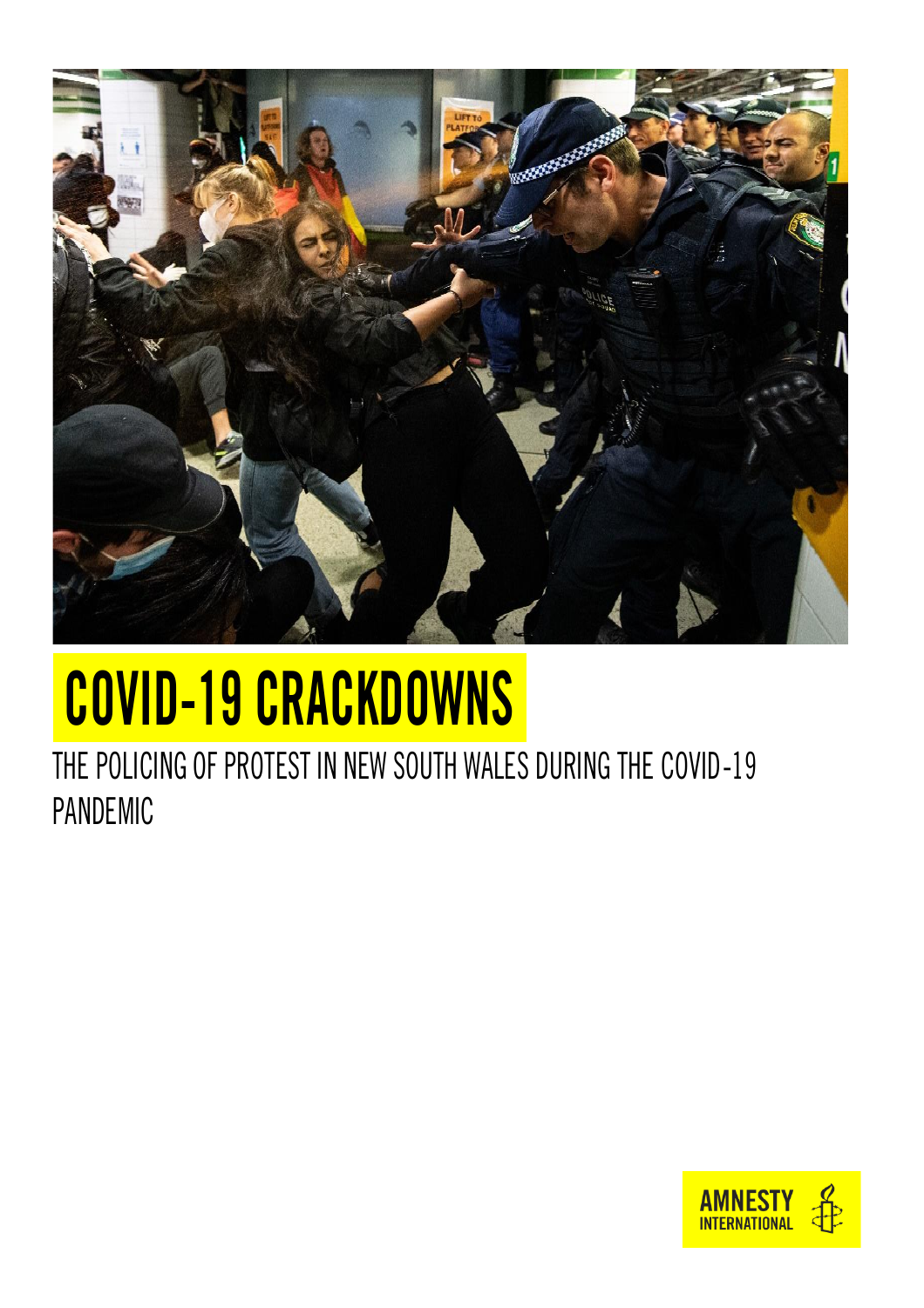# COVID-19 CRACKDOWNS

### THE POLICING OF PROTEST IN NEW SOUTH WALES DURING THE COVID-19 PANDEMIC

Since the beginning of the COVID-19 pandemic police, in Australia and around the world, have been granted extraordinary powers in order to protect public health. New South Wales police have used the powers granted to them under the Public Health Act 2010 to unduly restrict peaceful protesters' rights to freedom of expression and peaceful assembly.

Under international human rights law, restrictions can be placed on certain human rights, including the rights to freedom of peaceful assembly and expression, so long as these restrictions are proportionate and necessary, and in the pursuit of the protection of public health.

When enforcing these restrictions, police must respect the principles of proportionality and necessity at all times. Their actions should be in the pursuit of a legitimate law-enforcement objective and the protection of public health. In particular, any use of force by police must be the minimum that can still be considered effective to achieve that objective, and police, including the chain of command, must be held accountable and responsible for violations of human rights.

New South Wales police failed to publicly release guidelines to clearly explain to the public on how they are approaching policing over the pandemic and have repeatedly used force to arrest protesters and disperse protests, including through the use of chemical irritants. They have also maintained a disproportionate police presence at protests, and fined peaceful protesters tens of thousands of dollars for exercising their human rights. The approach to the policing of protests in New South Wales was too often not necessary to protect public health, proportionate to the threat of the COVID-19 pandemic, nor have any police been held accountable for the unnecessary and disproportionate use of force.

#### **Legitimacy**

In the context of the COVID-19 pandemic, governments must ensure that restrictions on the rights to the freedom of expression and peaceful assembly are proportionate to the threat posed by the pandemic and necessary to protect public health.

In New South Wales, COVID-19 restrictions concerning public assemblies have been disproportionate to the threat posed by the COVID-19 pandemic. Restrictions on public assemblies in New South Wales were often inconsistent with, and harsher than, restrictions on other outdoor public gatherings such as community sport.

While protesters at the University of Sydney were being violently arrested and fined for gathering in groups of over 20, students only meters away could eat lunch in large groups, and students could attend classes indoors with over 30 other students. As public assemblies continued to be limited to groups of 20, restrictions were gradually eased elsewhere, allowing thousands to attend the beach, the football, and to congregate in indoor shopping centres.

New South Wales police often used force when enforcing COVID-19 restrictions, with the purported aim of protecting public health. Protesters told Amnesty International of multiple occasions when they were pushed from the street onto the footpath by police, forcing them closer together and meaning they could not socially distance, and increasing the likelihood of spreading COVID-19. On 6 June 2020, police deployed capsicum spray on protesters at Central Station, after police herded protesters into a confined space in Central Station.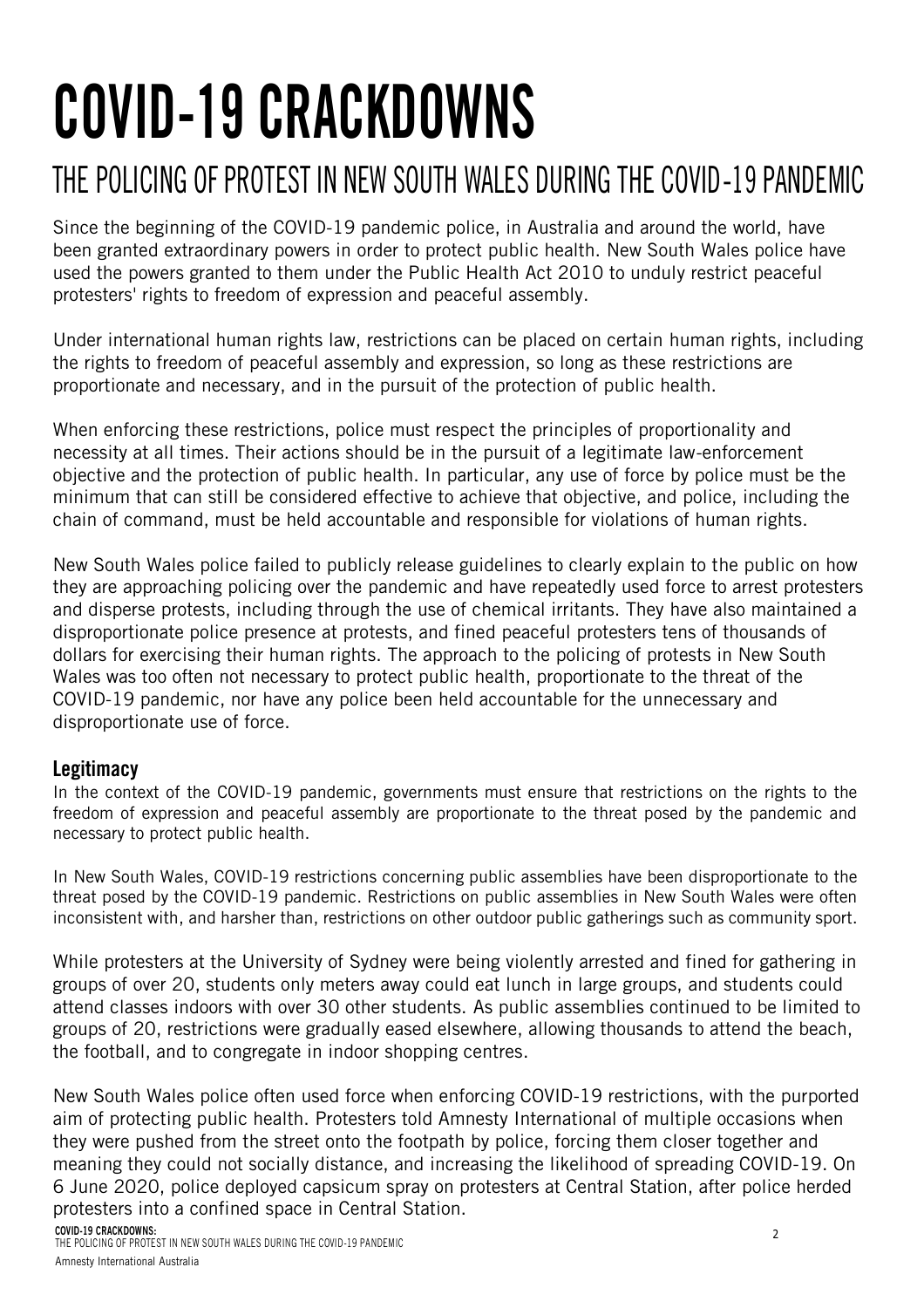The use of capsicum spray on a group of largely peaceful protesters, including those under 18 years of age, raises particular concerns during the COVID-19 pandemic. When exposed to capsicum spray, people tend to remove their face masks in order to flush their eyes, noses and mouths, and expel the chemicals from their mouths and lungs, potentially spreading the virus. Such uses of force by police were disproportionate and not necessary to stop the spread of the COVID-19 virus – to date no transmission of COVID-19 has been recorded at a protest in Australia.

#### Article 19, Universal Declaration of Human Rights

"Everyone has the right to freedom of opinion and expression; this right includes freedom to hold opinions without interference and to seek, receive and impart information and ideas through any media and regardless of frontiers."

#### Necessity and proportionality

New South Wales police also used disproportionate and unnecessary force against peaceful protesters multiple times throughout 2020, including through the deployment of capsicum spray at Central Station during a Black Lives Matter protest on 6 June 2020.

Amnesty International interviewed several people present at Central Station on 6 June in a method known as 'kettling'. Those interviewed said that police pushed protesters into the Eddie Avenue exit of Central Station at around 6:00pm. Once inside Central Station, with exits limited, police continued to push protesters further into the Station, exacerbating an already tense situation. At 6:43pm police deployed capsicum spray.

A police spokesperson later stated that police were attempting to disperse the protesters, but those interviewed by Amnesty International said that they were not given clear directions to disperse, nor were they able to leave due to the manner in which they were being surrounded. One interviewee said police were standing on the entrance to station platforms so they could not leave. Police did not give a formal move on order to protesters until after 7:00pm.

Human rights standards state that chemical irritants such as capsicum spray should only be used as a last resort, and only in response to widespread violence on the part of protesters. No one Amnesty spoke to witnessed widespread violence on the part of protesters. Police could and should have chosen to de-escalate the situation and to disperse protesters, instead of resorting to the use of force.

Over the following months police continued to use unnecessary and disproportionate force to disperse protests, including at least eight protests at the University of Sydney. Under international human rights standards, police should resort to force to disperse a public assembly only when it is absolutely necessary, such as when there is violence, or an imminent threat of violence.

This force included mounted police chasing student protesters at protest on 23 September 2021, police pushing both protesters and bystanders to the ground, and arresting and fining dozens of students and staff for breaches of public health orders.

The police's use of force caused injuries to multiple students and bystanders. On 14 October, University of Sydney law Professor Simon Rice was pushed to the ground by police while observing protests. His legs were kicked out from under him by police, and when he tried to get up, he was pushed down a second time, and then arrested. He was also fined \$1000. In less than 12 months, police issued over \$75,000 worth of fines to protesters, and arrested dozens of protesters for simply exercising their human rights.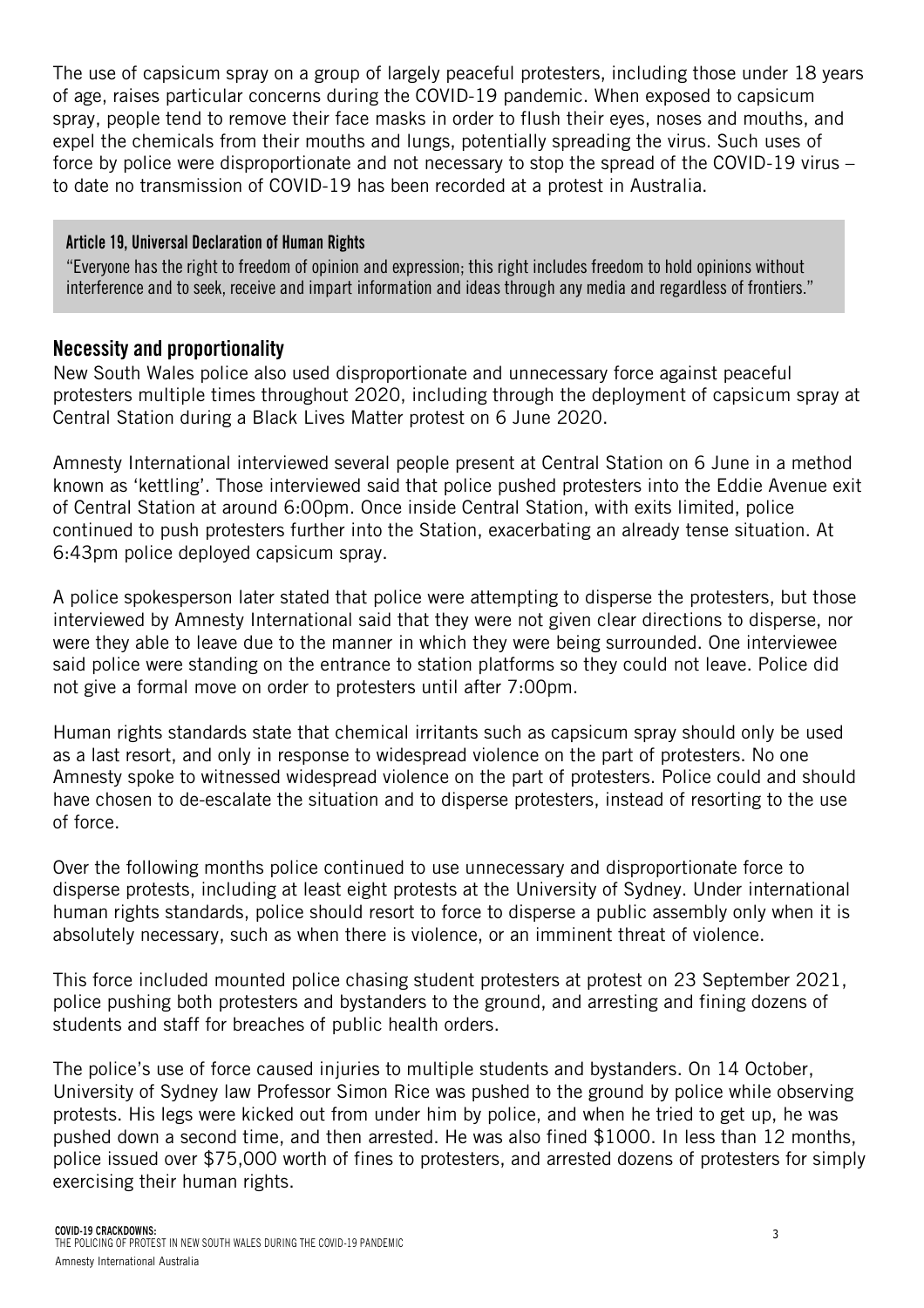Amnesty International's research from around the world has demonstrated over time that police deployed in larger numbers than necessary, or wearing riot gear where this is not necessary, can be confrontational and intimidating, and can escalate and exacerbate tensions. Since the beginning of the COVID-19 pandemic, New South Wales police's presence at protests has been consistently disproportionate to the often small number of protesters. In particular, the large presence of the Public Order Riot Squad at many peaceful protests intimidated protesters simply exercising their human rights. Well over 20 police, including members of the Public Order Riot Squad, were present at a protest in Newtown on 8 October 2020, despite only 19 people attending the protest.

Unfortunately, this punitive policing of protests has continued into 2021. Organisers of the 2021 Invasion Day march reported they felt pressured and intimidated by police to call off the march. Organisers told Amnesty International that the police "arked up" when it became clear that more than 500 people would attend the protest.

#### Article 21, International Covenant on Civil and Political Rights

"The right of peaceful assembly shall be recognized. No restrictions may be placed on the exercise of this right other than those imposed in comformity with the law and which are necessary in a democratic society in the interests of … the protection of public health … or the protection of the rights and freedoms of others."

#### **Accountability**

Human rights should always be protected, including in a pandemic. Australia remains the only liberal democracy in the world without a human rights act, which prohibits full respect and accountability for human rights. Police must be held accountable and responsible for violations of human rights. Those held accountable should include individual officers and superiors who give orders to, supervise, or otherwise command and control police, and who are responsible for the planning and preparation of operations.

Any public assembly during which police resorted to the use of force must be subjected to a thorough and independent investigation with a view to establishing responsibilities and accountability of the officers involved.

To date, there have been no independent investigations into the use of force by New South Wales police at public assemblies in 2020, including into force that caused injurie